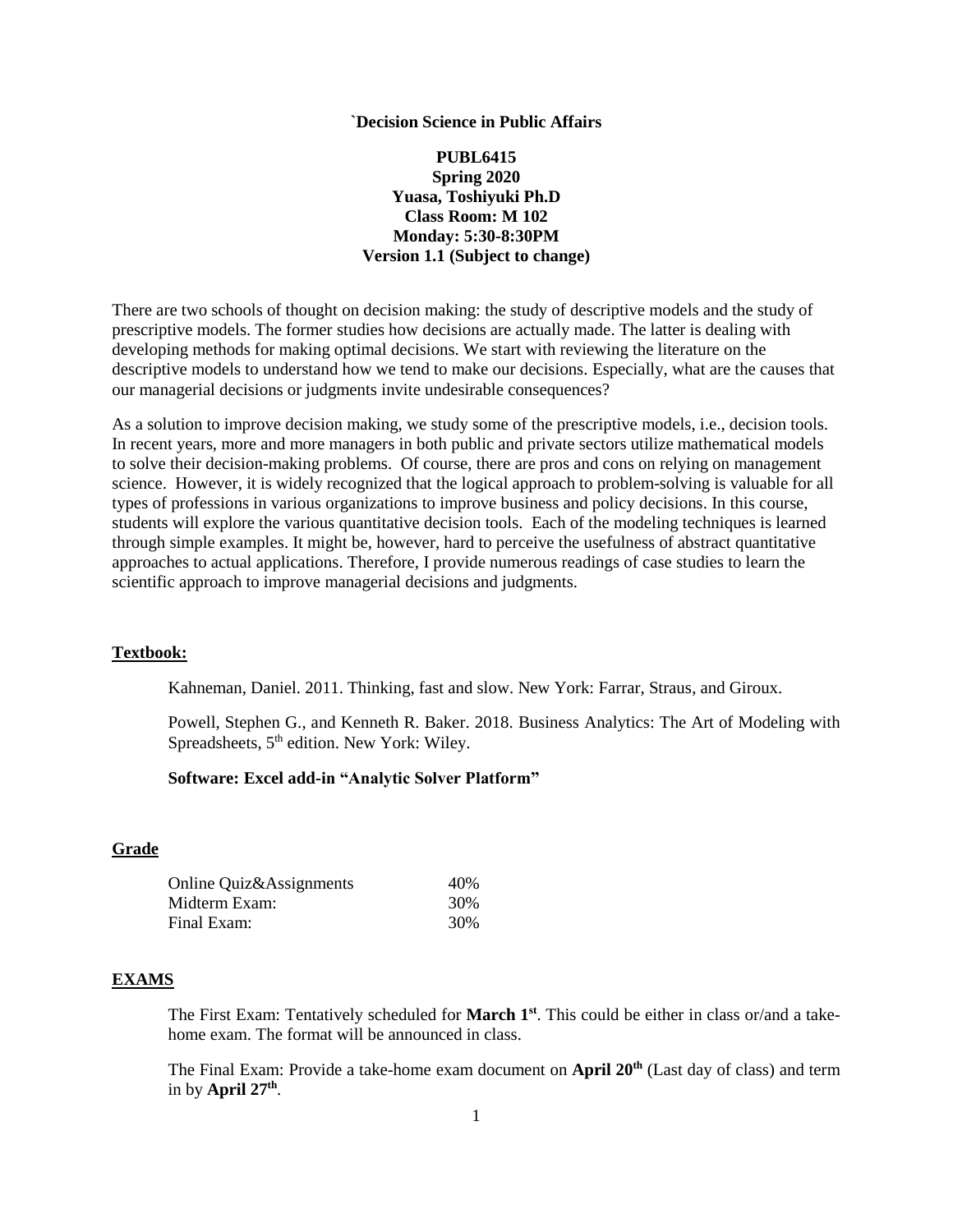There will be two exams during the course of the semester: Midterm and Final. Exam questions will be based on information covered in the assigned reading materials as well as material presented during class lecture.

Students must provide sufficient justification for missing an exam (it must be a documented emergency) to be entitled to qualify for a make-up exam. It is your responsibility to contact me on or before the date of the missed exam in order to arrange for a make-up.

## **Due date**

#### **Policy on Submission Due Date**

**Take-Home Answer document**: You upload your answer document (MS Word) to Blackboard Turnitin site. **The late submission document will not be graded.** If you encounter serious emergency such as illness during the exam period, submit the proper document such as a doctor's note. It is your responsibility to contact me.

**Exam online:** the starting time and closing time for online base exam will be set. All answers should be submitted within the preset exam period. The exam should be taken the specified the schedule. If you encounter serious emergency such as illness, submit the proper document such as a doctor's note. It is your responsibility to contact me.

**Online Quiz:** the starting time and closing time for online base exam will be set. All answers should be submitted within the preset exam period. The online quiz should be taken the specified the schedule. If you encounter serious emergency such as illness, submit the proper document such as a doctor's note. It is your responsibility to contact me.

**Assignments:** You upload all assignment answer document (MS Word) to Blackboard Turnitin site. **The late submission document will not be graded.** If you encounter serious emergency such as illness during the exam period, submit the proper document such as a doctor's note. It is your responsibility to contact me.

### **Attendance**

If you **miss three class sessions** without my approval, I will take out 10 percent of your course grade. Also please avoid being late for class since it is very disturbing to the other students. A student being late for class frequently and my third warning will lose his or her 10 percent of course grade.

## **Spring Break (March 9 to 14)**

No class on **March 9**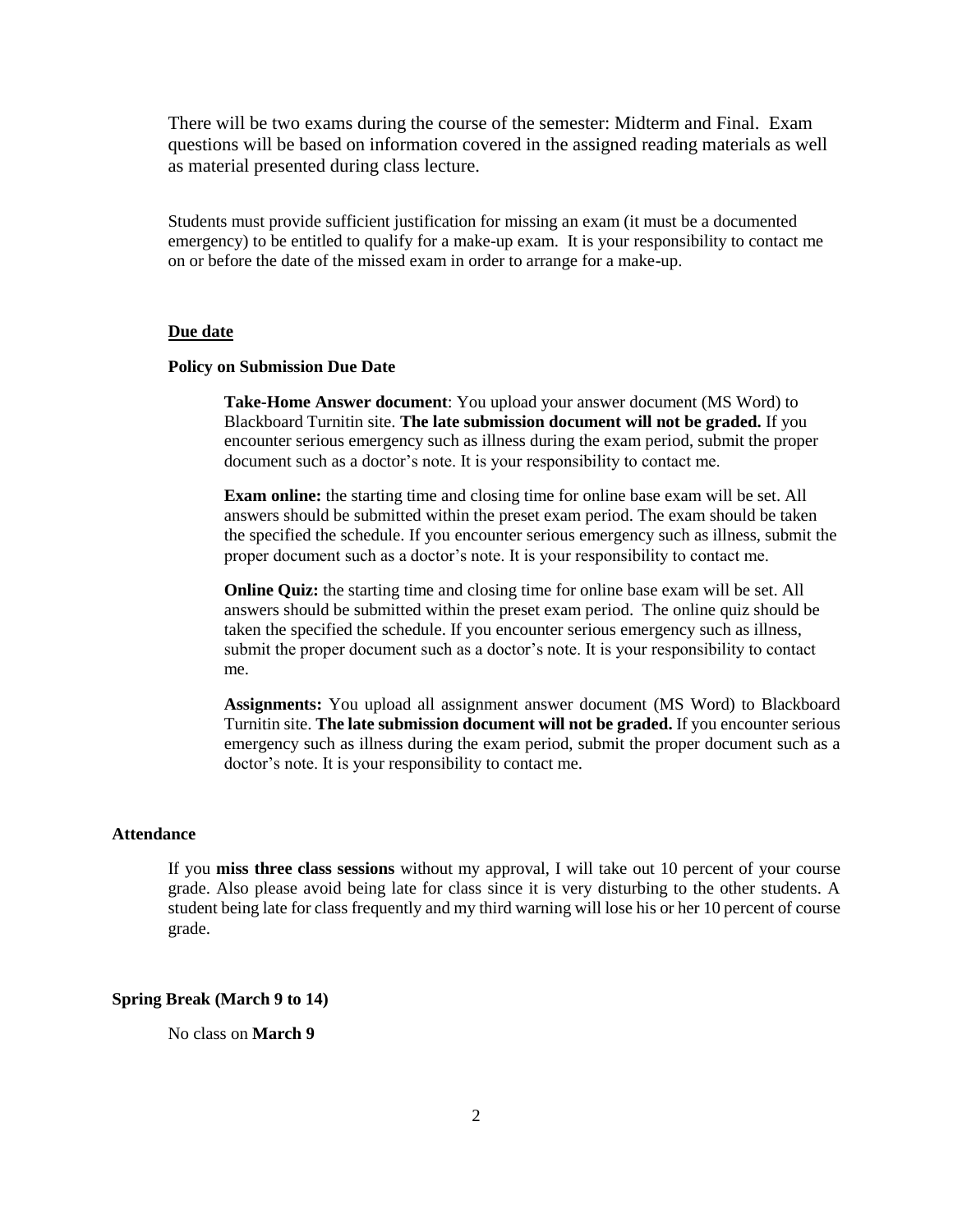# **University Policies**

*Academic Honesty Policy* ([http://www.uh.edu/provost/shared-interest/policy](http://www.uh.edu/provost/shared-interest/policy-guidelines/honesty-policy/)[guidelines/honesty-policy/](http://www.uh.edu/provost/shared-interest/policy-guidelines/honesty-policy/))

• The consequences of an academic honesty infraction: suspension, expulsion, and a violation notation on their permanent record.

# *Academic Accommodations for Students with Disability*

(<http://www.uh.edu/provost/shared-interest/policy-guidelines/student-disability-accommodation/>)

**Students with Disabilities:** The College of Liberal Arts and Social Sciences, in accordance with 504/ADA guidelines, is committed to providing reasonable academic accommodations to students who request them. Students seeking accommodation must register with the Center for Students with Disabilities (CSD) 713-743-5400 and present approved documentation to me as soon as possible.

\*If you need special accommodation to meet any of the requirements of this course, please contact me by the second class session.

**Counseling and Psychological Services:** Counseling and Psychological Services (CAPS)- [www.uh.edu/caps-](http://www.uh.edu/caps)-are available for students having difficulties managing stress, adjusting to college, or feeling sad and hopeless. You can reach CAPS) by calling 713-743-5454 during and after business hours for routine appointments or if you or somebody you know is in crisis. The "Let's Talk" program provides a drop-in consultation service at convenient locations and hours around campus. [http://www.uh.edu/caps/outreach/lets\\_talk.html](http://www.uh.edu/caps/outreach/lets_talk.html)

# **Classroom Conduct:**

**Student Conduct Policy:** CLASS students are expected to abide by the University of Houston's Code of Student Conduct:<http://www.uh.edu/dos/behavior-conduct/student-code-of-conduct/>

# **Policy on Cell Phone and Laptop Use**

DO NOT USE your electronic devices for playing with social media sites such as Facebook, Twitter, etc., texting, email, web surfing during the class session. **If you are expecting a work-related emergency message or call, please sit closer to the door and replay the text message or take the call outside of the classroom.** Needless to say, your cell phone or tablet should be either turned off or in manner mode during each class session.

## **Lecture series 1: Descriptive Decision Science**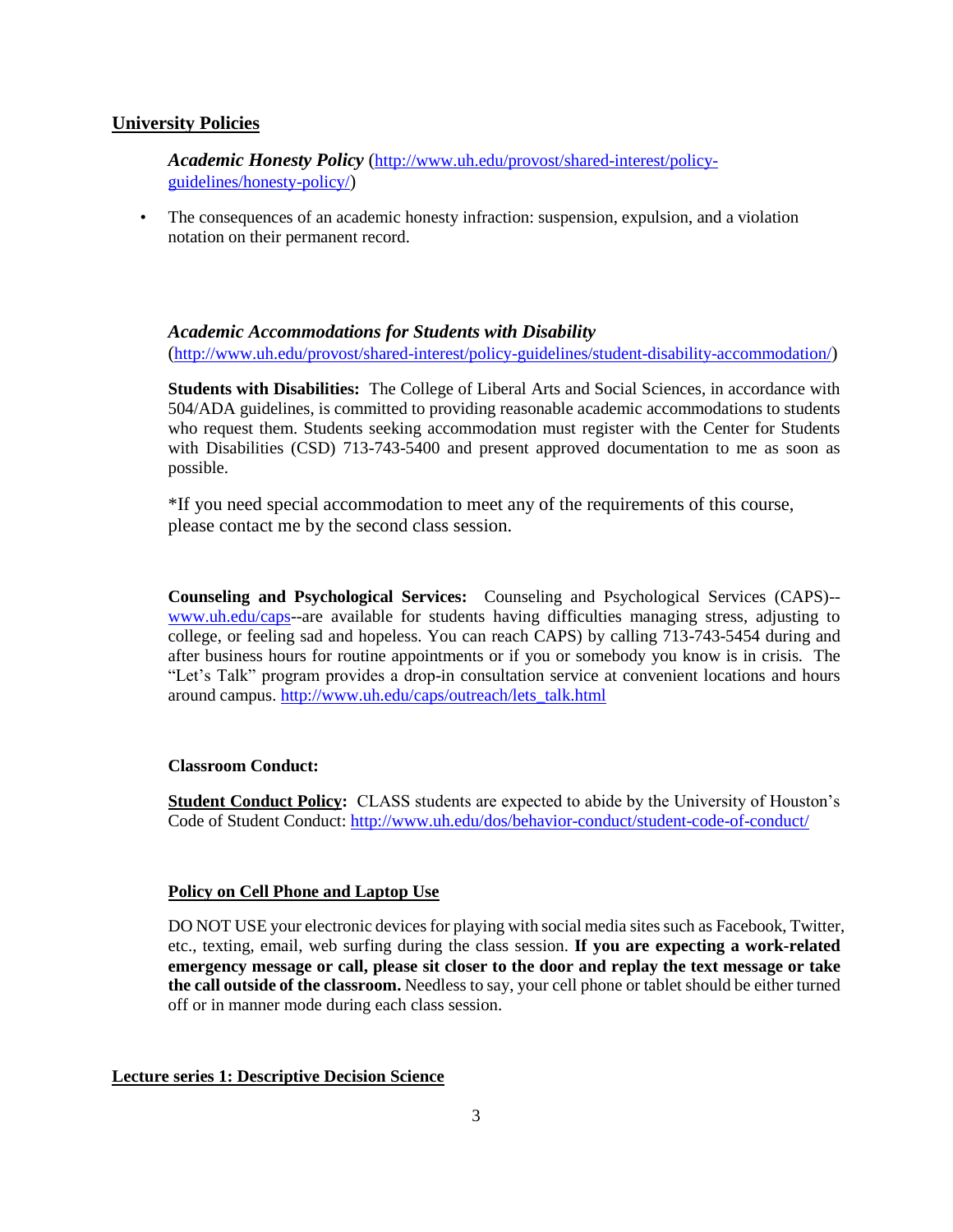### **Required Readings**

### *Topic 1: Two Systems*

Kahneman Introduction & Part I

Gladwell, Malcolm. 2005. *Blink: The Power of Thinking without Thinking*. New York: Back Bay Books. *Introduction, Chapter 1 & 2*

Powell & Baker (Chapter 1)

# *Topic 2: Heuristics and Biases; Escallation*

Kahneman Part II, III and IV

#### *Recommended*

Fisher, Roger, and William L. Ury. 1991. Getting to Yes: Negotiating Agreement Without Giving In. New York: Penguin Books.

Milkman, K. L., Rogers, T. & Bazerman, M. H. 2008. Harnessing our inner angels and demons: What we have learned about want/should conflict and how that knowledge can help us reduce shortsighted decision making. Perspectives on *Psychological Science*, 3(4): 324-338.

Woolley, A.W., Chabris, C.F., Pentland, A., Hashmi, N. & Malone, T.W. 2010. Evidence for Collective Intelligence Factor in the Performance of Human Groups. *Science*, 330, 686-688.

## **Lecture series 2: Introduction to Management Science**

**Topics:**

# **Identifying and Structuring Problems**

## **Crafting a model**

## **Required Readings**

Powell & Baker (Chapter 2)

Pidd, Michael. 2009. Tools for thinking: modeling in management science,  $3<sup>rd</sup>$  edition. New York: Wiley. *Chapter3 Problem, Problem….*

Gupta, Dipak. 2011. Analyzing Public Policy: Concepts, Tools, & Techniques, Second edition. Washington D.C.: CQ Press. *Chapter 14 Choosing the Best Alternative: Cost-Benefit Analysis*

#### **Recommended Future Readings**

## Management Science in Action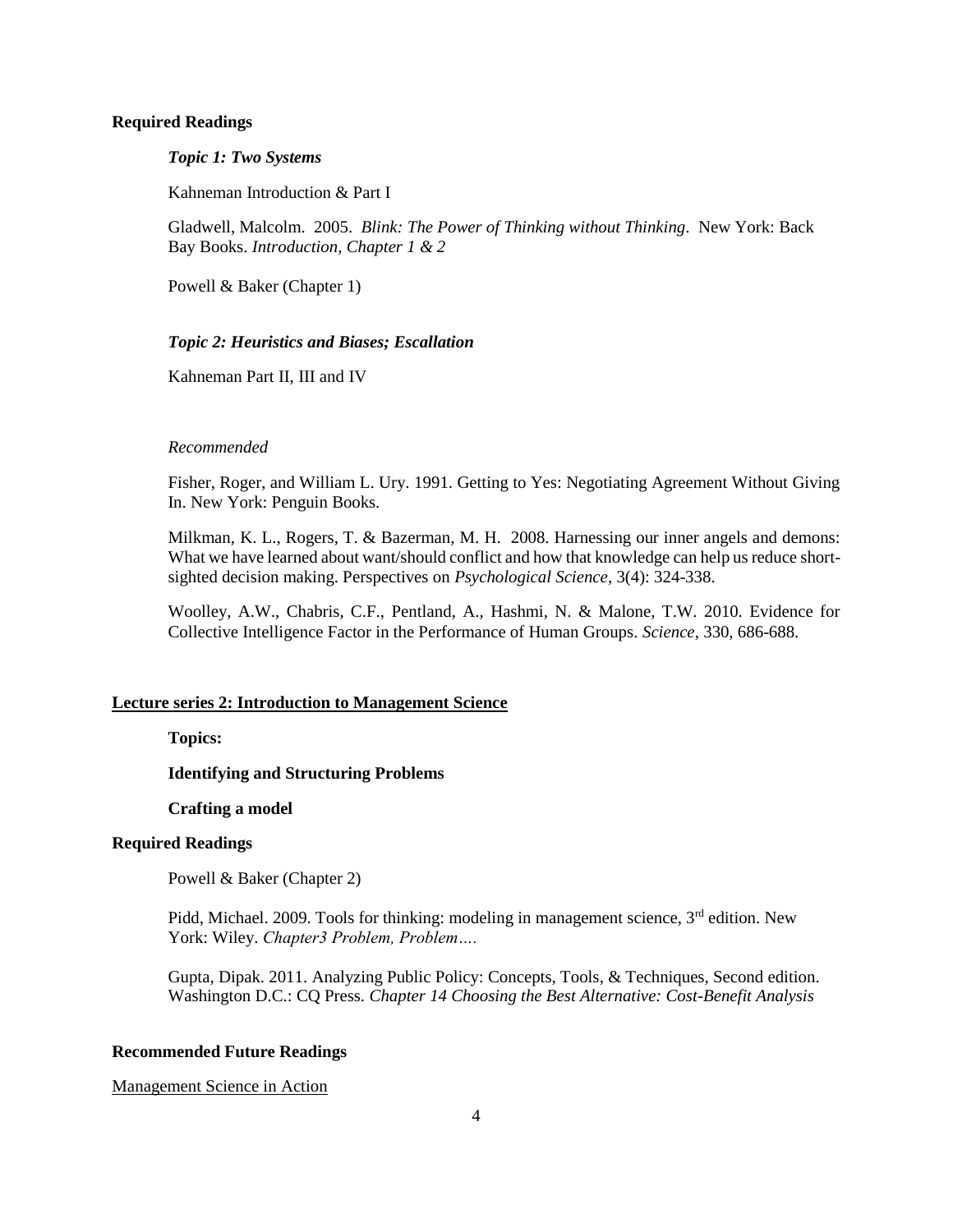Labe, Russ, Raj Nigam, and Steve Spence. 1999. "Management Science at Merrill Lynch Private Client Group," *Interfaces* 29, no.2 (March/April): 1-14.

Forgione, G. 1983. "Corporate MS Activities: An Update," *Interface*, vol.33, no.1.

Hall, R. 1985. "What's So Scientific about MS/OR?" *Interfaces*, vol.15.

Sonntag, C. and Grossman, T. 1999. "End-User Modeling Improves R&D Management at AgrEvo Canada, 1999. Inc." *Interfaces*, vol.29, no.5.

Heinrich, Carolyn. 2007. "Evidence-Based Policy and Performance Management: Challenges and Prospects in Two Parallel Movements" *The American Review of Public Administration* 37 (3): 255- 277.

Green, Linda V., and Peter J. Kolesar. 2004. "Improving Emergency Responsiveness with Management Science. *Management Science* 50 (8): 1001-1014.

Alford, John, and Owen Hughes. 2008. "Public Value Pragmatism as the Next Phase of Public Management" *The American Review of Public Administration* 38 (2): 130-148.

#### **GUIDE FOR BASIC EXCEL SKILLS**

Powell & Baker (Chapter 3, 4, and 5)

#### **SPREADSHEET MODELING**

Edwards, J., P. Finlay, and J. Wilson. 2000. "The role the OR specialist in 'do it yourself' spreadsheet development," *European Journal of Operational Research*, vol.127, no.1.

Caine, D. J., and A. J. Robinson. 1993. "Spreadsheet Modeling: Guidelines for Model Development." *Management Decision* 31, 38-44.

Conway D.G., and C.T. Ragsdale. 1997. "Modeling Optimization Problems in the Unstructured World of Spreadsheets." *Omega* 25, 313-322.

Panko, R. R. 1999. "Applying Code Inspection to Spreadsheet Testing." *Journal of Management Information System* 16, 159-176.

## **Lecture series 3: Data Mining (Data Analytics)**

### **Readings**

## **Cluster Analysis (Classification): Hierarchical Clustering and K-means clustering**

Powell & Baker (Chapter 6 page 122 to 128)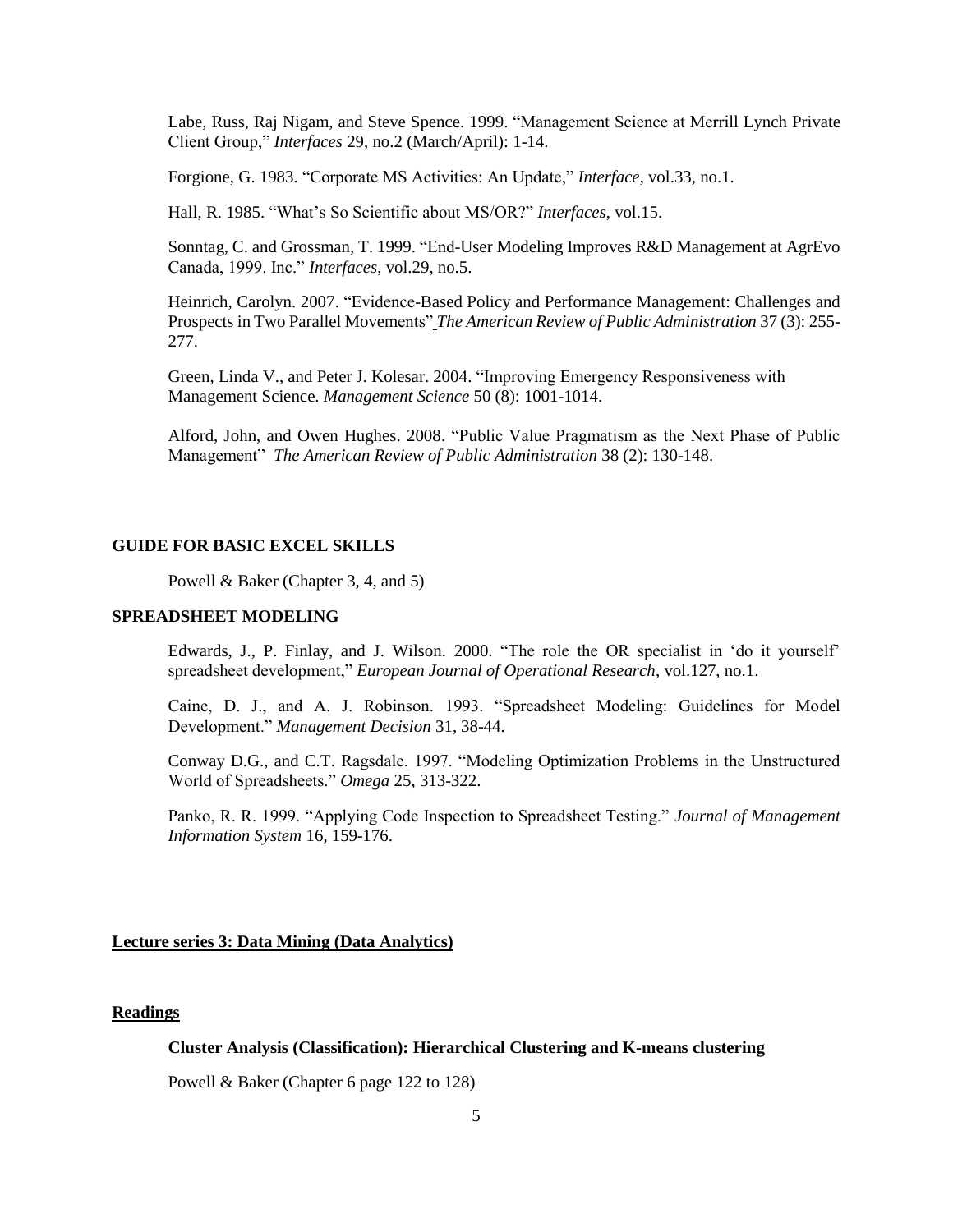#### **Multiple Regression Analysis**

Powell & Baker (Chapter 6, page 143 to 151)

Rabin, Mathew. 2002. "Inference by believers in the law of small numbers." The Quarterly Journal of Economics. Vol.117, No.3: 775-816.

Morton, Veronica, and David J. Torgerson. 2003. "Effect of Regression to the mean on decision making in Health Care." *BMJ*, Vol. 326. No. 73398: 1083-1084.

Greve, Henrich R. 1999. "The Effect of Core Change on Performance: Inertia and Regression Toward the Mean." *Administrative Science Quarterly*. Vol. 44: 590-614.

#### **Logistic Regression**

## **Logistic Regression Basics**

#### **Data mining using Logistic Regression**

Powell & Baker (Chapter 6 page 151 to 158)

Hosmer, David W., Scott Taber, and Stanley Lemeshow. 1999. "The Importance of Assessing the Fit of Logistic Regression Models: A Case Study." *American Journal of Public Health*, Vol.81. No.12:1630-1635.

#### **Classification and Prediction (Regression) Tree Analysis**

Powell & Baker (Chapter 6 page 134 to 143)

#### **Discriminant Analysis**

#### **Recommended readings:**

Wang, R. Y., and D. M. Strong. 1996. "Beyond Accracy: What Data Quality Means to Data Consumers." Journal of Management Information Systems 12 (4): 5-34.

B Baesens, T Van Gestel, S Viaene, M Stepanova, J Suykens & J Vanthienen. 2003. Benchmarking state-of-the-art classification algorithms for credit scoring, Journal of theOperational Research Society, 54:6, 627-635.

The updated study. 2015: European Journal of Operational Research 247 (1): 124-136

#### **Lecture series 4: Forecasting**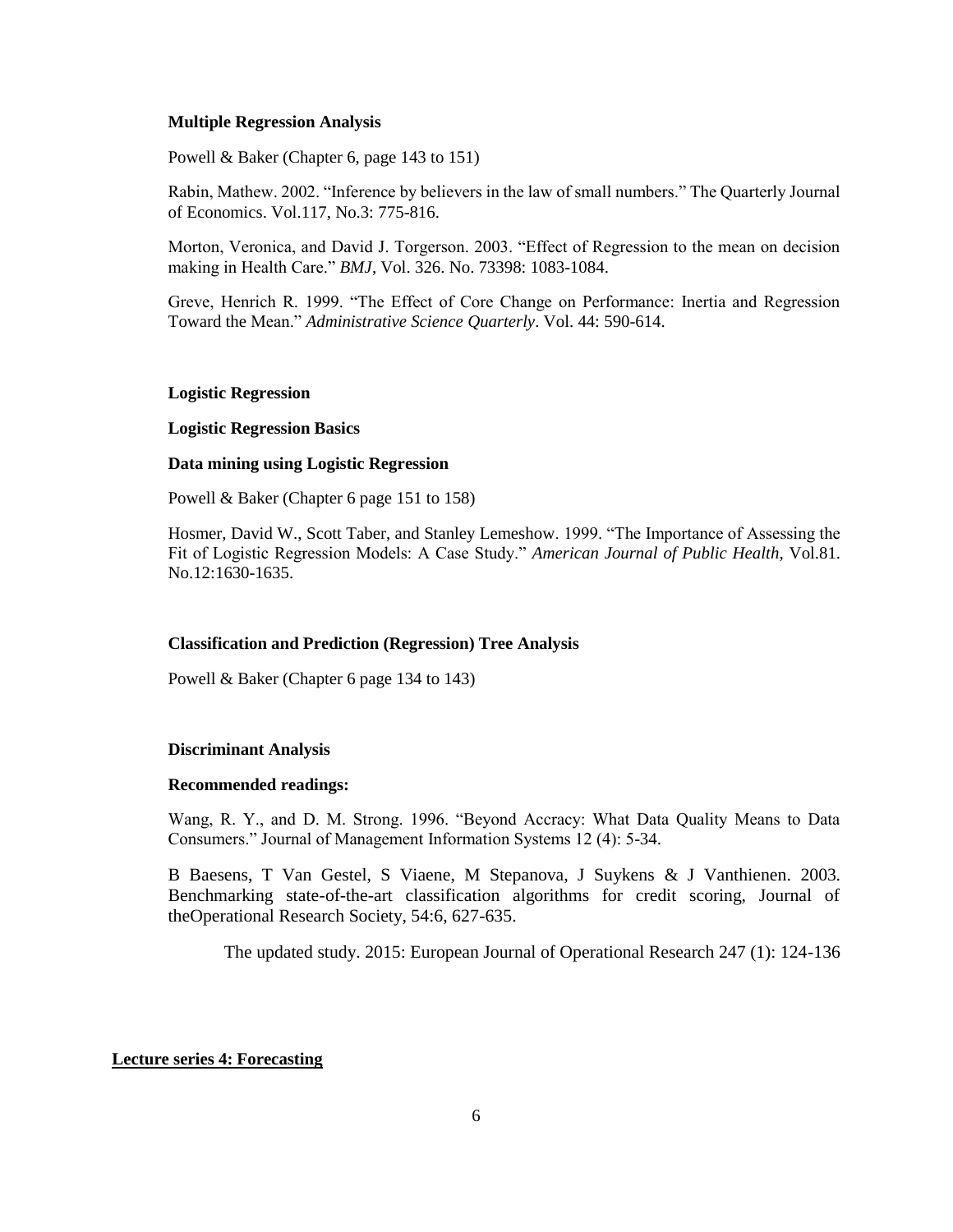## **Readings**

Powell & Baker (Chapter 6 page 117 to 122 and Chapter 7)

## **Journal Articles for various forecasting issues and applications**

Harvey, A. C., and J. Durbin. 1986. "The effects of seat belt legislation on British road causalities: A case study in structural time series modeling." Journal of the Royal Statistical Society, Series A, Vol.149: 187-227.

Hydman, R. J., and A. B. Koehler. 2006. "Another look at measures of forecast accuracy." *International Journal of Forecasting*, Vol.22: 679-688.

Assimakopoulos, V., and K. Nikolopoulos. 2000. "The theta model: a decomposition approach to forecasting." *International Journal of Forecasting*, Vol. 16: 521-530.

Fildes, R. 1992. "The evaluation of extrapolative forecasting methods." *International Journal of Forecasting*, Vol. 8: 81-98.

Fildes, R., M. Hibon, S. Makridakis, and N. Meade. 1998. "Generalizing about univariate forecasting methods: Further empirical evidence." *International Journal of Forecasting*, Vol. 14: 339-358.

Gardmer. E. S., Jr. 1985. "Exponential smoothing: The state of the art." *Journal of Forecasting*. Vol. 4: 1-28.

Gardmer. E. S., Jr. 1985. "Exponential smoothing: The state of the art-Part II." *Journal of Forecasting*. Vol. 22: 637-677.

Tashman, J. 2000. "Out-of-sample tests of forecasting accuracy: an analysis and review." *Journal of Forecasting*. Vol. 16: 53-59.

Herbig, P., J. Milewicz, et al. 1993. "Forecasting: who, what, when and how." *Journal of Business Forecasting Methods & Systems* **12**(2): 16-21.

Aaron, H. J. 2000. "Seeing through the Fog: Policymaking with Uncertain Forecasts." *Journal of Policy Analysis and Management* 19 (2):193-206.

Li, X., C. L. Ang, et al. 1999. "An intelligent business forecaster for strategic business planning." *Journal of Forecasting* **18**(3): 181-204.

Wilson, J. H. and D. Allison-Koerber. 1992. "Combining Subjective and Objective Forecasts Improves Results." *The Journal of Business Forecasting*.

## *Lecture series 5: Sensitivity Analysis*

*Topics:*

## *Difference Equation*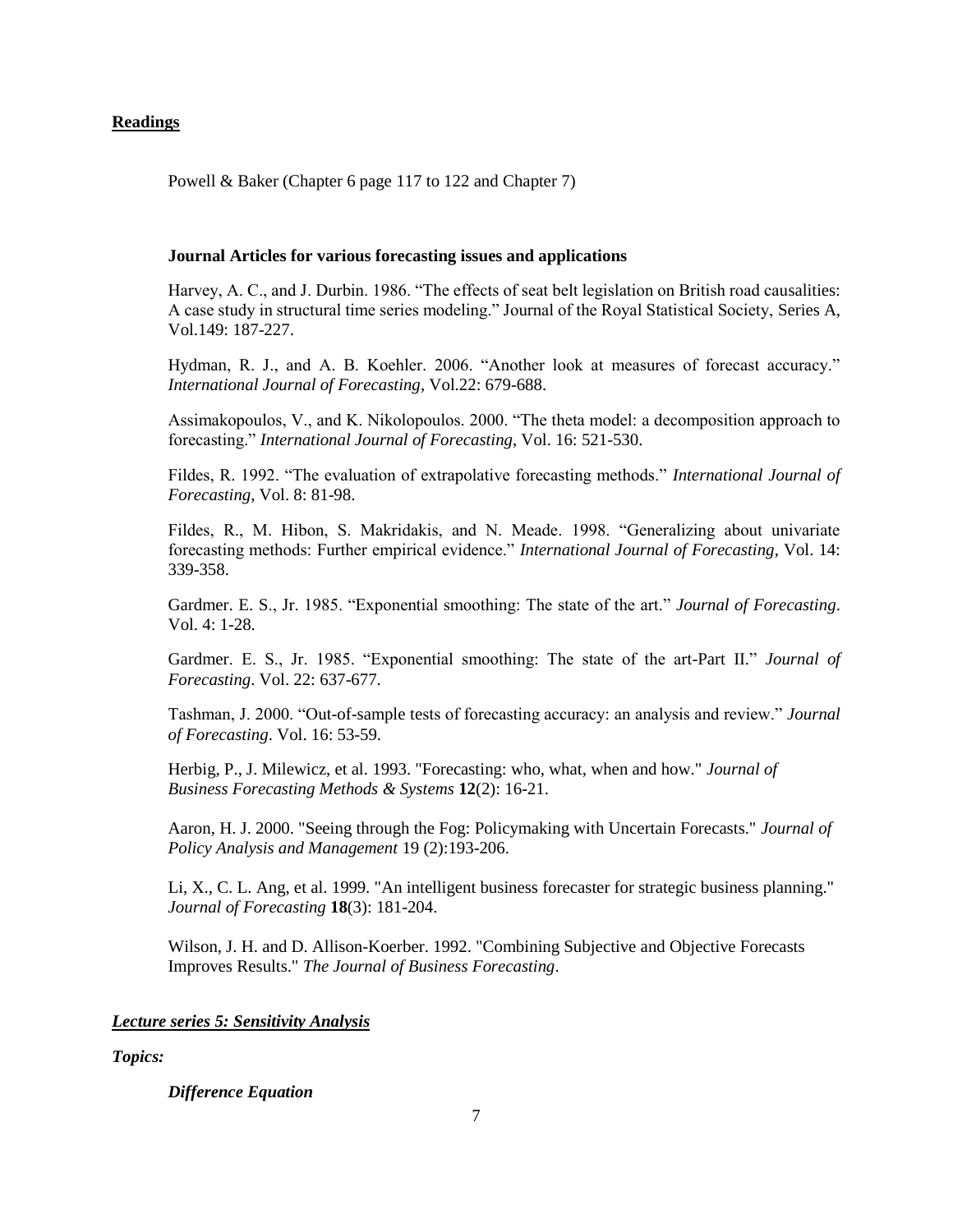## *Sensitivity Analysis*

*Estimating and Interpreting Shadow Price, Opportunity Cost, Reduced Cost Modeling diseconomy of scale & Economy of scale* 

## *Readings*

*Powell & Baker (Chapter 4)*

*Stokey, Edith, and Richard Zeckhauser. 1978. A Primer for Policy Analysis. New York: W.W. Norton. Chapter 3 The Model Choice; Chapter 4 Difference Equation.*

*Boardman, Anthony E., David H. Greenberg, Aidan R. Vining, and David L. Weimer. 2011. Cost-Benefit Analysis: Concepts and practice, 4th edition. Boston: Prentice Hall (page 177 to 183).*

*Lecture series 6: Applications of Linear Programming Models*

## *Linear Programming and Network Analysis*

## *Topics:*

*Formulation of Linear Programs*

*Standardized Spreadsheet*

*Tailored Spreadsheet*

*Data Envelopment Analysis*

## *Readings*

*Powell & Baker (Chapter 9)*

*Stokey, Edith, and Richard Zeckhauser. 1978. A Primer for Policy Analysis. New York: W.W. Norton. Chapter 11 Linear Programming.*

*Pidd, Michael. 2009. Tools for thinking: modeling in management science, 3rd edition. New York: Wiley. Chapter 9 Optimization modeling- linear programming*

*Baker, Kenneth R. 2006. Optimization Modeling with Spreadsheet. Belmont: Thomson. Chapter 1 Introduction to Spreadsheet Models for Optimization.*

#### *DEA Application*

Baker, Kenneth R. 2006. Optimization Modeling with Spreadsheet. Belmont: Thomson. *Chapter 5 Linear Programming Formulations: Data Envelopment Analysis*.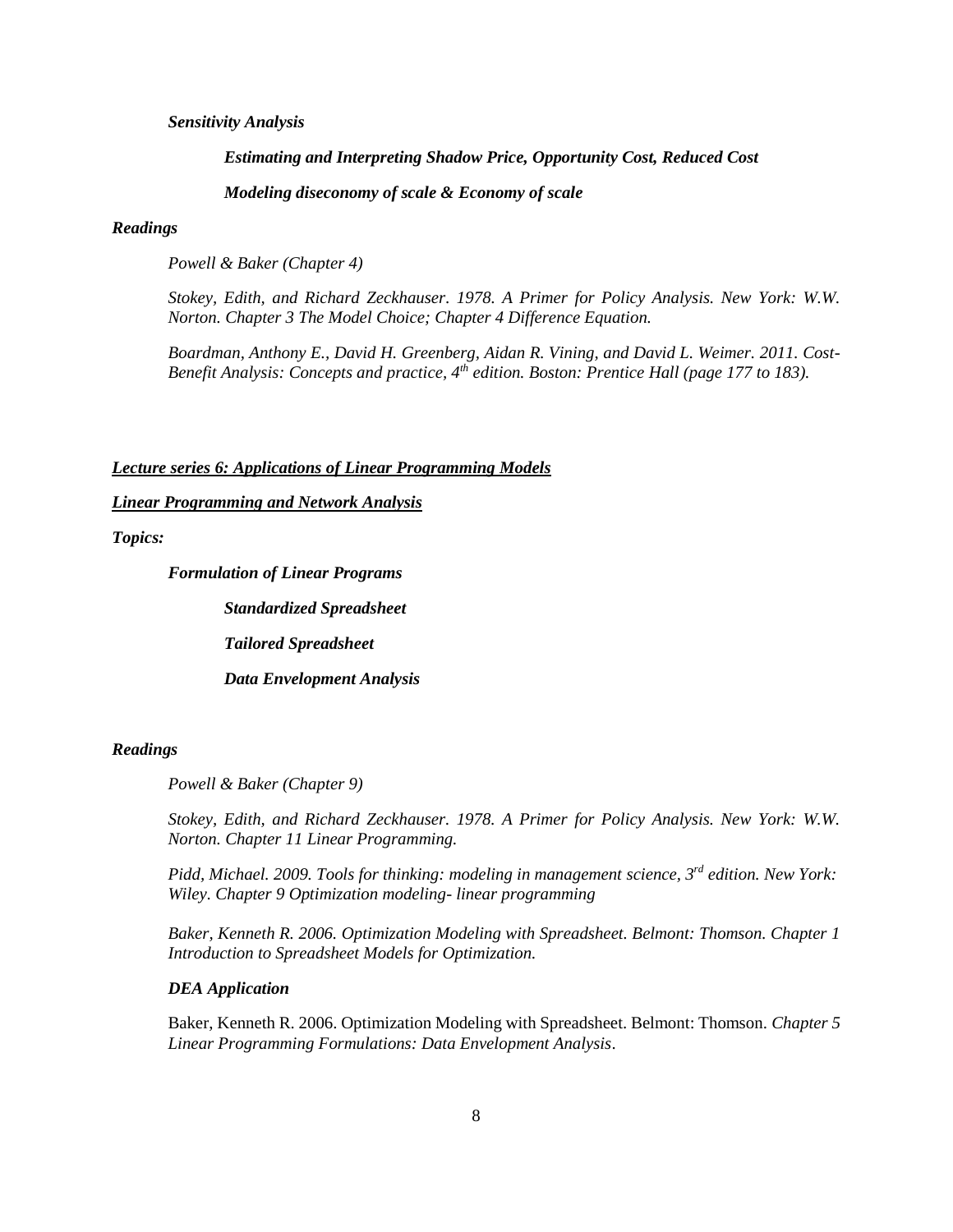*Golany, B. and J. E. Storbeck. 1999. "A Data Envelopment Analysis of the Operational Efficiency of Bank Branches" Interfaces (May/June): 14-26.*

*Cooper, W. W. (2013). Data envelopment analysis. Encyclopedia of operations research and management science, Springer: 349-358.*

*Sherman, H. D. and F. Gold (1985). "Bank branch operating efficiency: Evaluation with Data Envelopment Analysis." Journal of Banking & Finance 9(2): 297-315.*

### *Recommended Future Readings*

*Management Science in Action*

*Miller, Mark K., and Laura McCann. 2000. "Policy Analysis of the Use of Hepatitis B, Haemophilus Influenzae Type B-, Streptococcus Pneumoniae-Conjugate and Rotavirus Vaccines in national Immunization Schedules." Health Economics 9: 19-35.*

*Higle, J. L., and S. W. Wallace. 2003. "Sensitivity Analysis and Uncertainty in Linear Programming." Interfaces 33(4): 53.*

*Dantzig, G. B. 1990. "The diet problem." Interfaces 20 (4):43-7.*

*Lancaster, L. M. 1992. "The Evolution of the Diet Model in Managing Food Systems." Interfaces 22:59-68.*

*Might, R. 1987. "Decision support for aircraft and munitions procurement." Interfaces 17 (5):55– 62.*

*Oggier, Christophe, Emmanuel Frangniere, and Jeremy Stuby. 2005. "Nestle Improves Its Financial Reporting with Management Science." Interfaces 35 (4): 271-280.*

*Rubin, D. S., and H. M. Wagner. 1990. "Shadow Prices: Tips and Traps for Managers and Instructors." Interfaces 20(4): 150-157.*

*Whitworth, Mark H. 2006. "Designing the Response to an Anthrax Attack" Interfaces 36 (6): 562- 568.* 

*Dantzig, G. B. 1990. "The diet problem." Interfaces 20 (4):43-7.*

## *Lecture Series 7: Application of Integer Linear Programming*

## *Integer Programming*

*Topics:*

*The Simplex Method* 

*Integer Linear Programming (ILP)*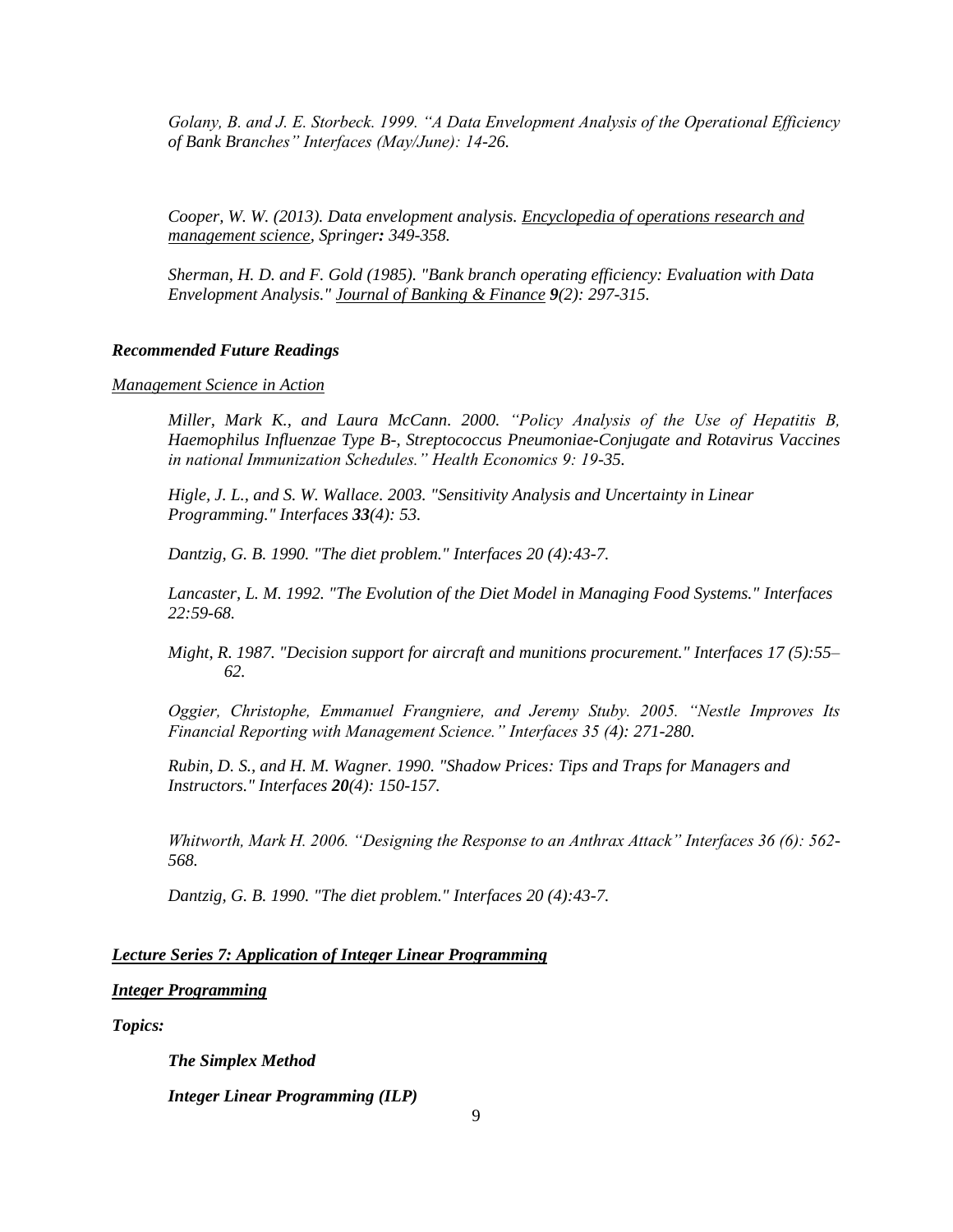*Integrity conditions LP Relaxation Bound Rounding Branch-and-Bound (B&B) Binary Variables Capital Budgeting Model*

### *Readings*

*Powell & Baker (Chapter 11)*

#### *Recommended Future Readings*

*Management Science in Action*

*Parnell, G. S., G. E. Bennett, et al. 2003. "Improving Resource Allocation Within the National Reconnaissance Office." Interfaces 32(3): 77-90.*

*Croxton, Keely L., Bernard Gendron, and Thomas L. Magnanti. 2003. "A Comparison of Mixed-Integer Programming Models for Nonconvex Piecewise Linear Cost Minimization Problems" Management Science 49 (9): 1268-1273.*

*Blake, J. T., and J. Donald. 2002. "Mount Sinai Hospital Uses Integer Programming to Allocate Operating Room Time." Interfaces 32(2): 63-73.*

*Tavakoli, A. and C. Lightner. 2004. "Implementing a mathematical model for locating EMS vehicles in Fayetteville, NC." Computers & Operations Research 31(9): 1549-1563.*

*Nauss, R. M., and R. E. Markland. 1981. "Theory and Application of an Optimizing Procedure for Lock Box Location Analysis." MANAGEMENT SCIENCE 27(8): 855-865.*

*Carraway, R. L., J. M. Cummins, et al. 1990. "Solving Spreadsheet-Based Integer Programming Models: An Example from International Telecommunications." Decision Sciences 21(4): 808.*

*Markland, R. E., and R. M. Nauss. 1983. "Improving Transit Check Clearing Operations at Maryland National Bank." Interfaces 13(1): 1-9.*

*Cutshall, Rex., Srinagesh Gavirneni, and Kenneth Schultz. 2007. "Indiana University's Kelley School of Business Uses Integer Programming to Form Equitable, Cohesive Student Teams." Interfaces 37 (3) 265-276.*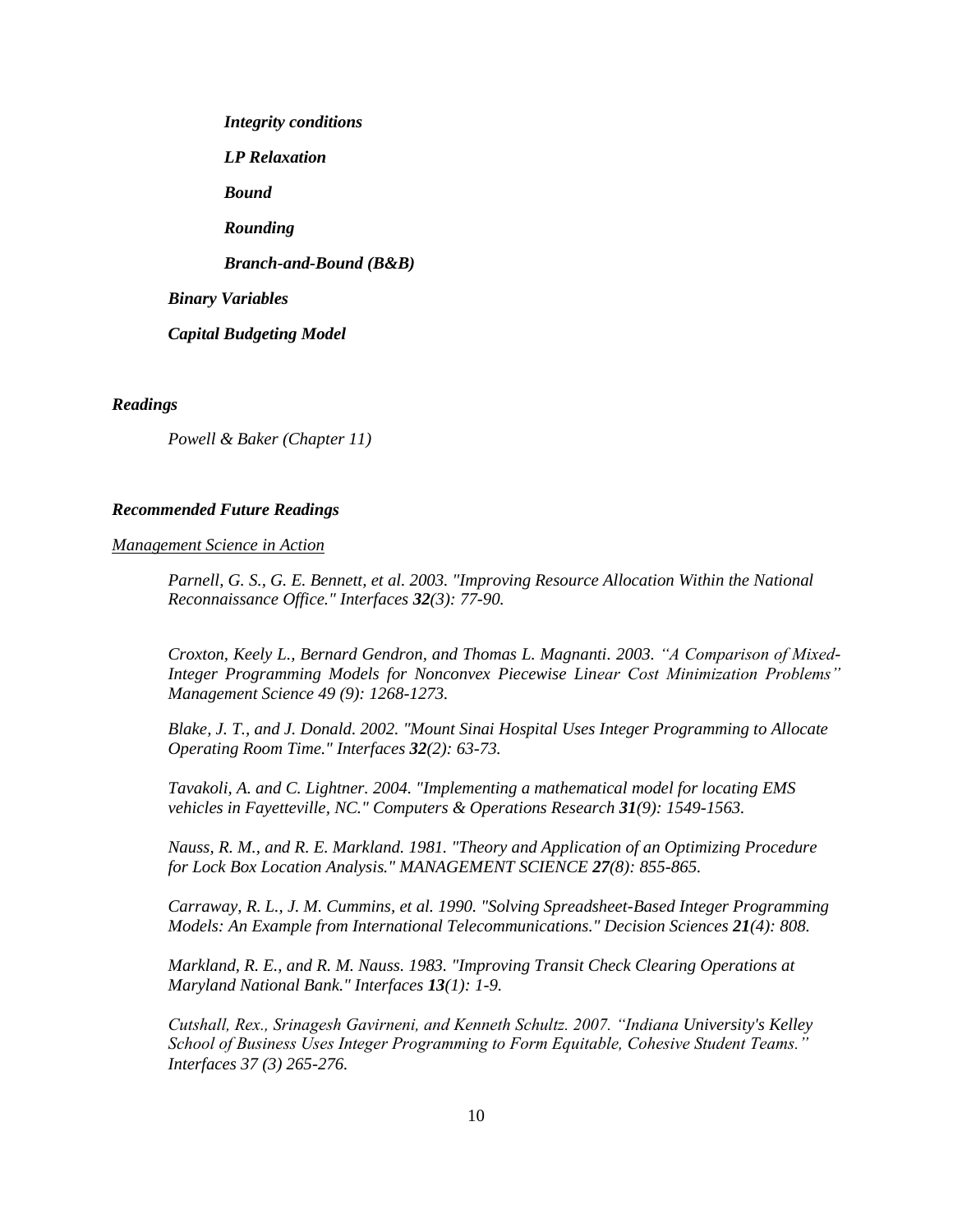*Spencer, T., A. J. Brigandi, D. R. Dargon, and M. J. Sheehan. 1990. "AT&T's telemarketing site selection system offers customer support." Interfaces 20 (1):83–96.*

*Martin, C. H. 2004. "Ohio University's College of Business Uses Integer Programming to Schedule Classes." Interfaces 34 (6):460-5.*

*Taylor III, B. W., L. J. Moore, E. R. Clayton, K. R. Davis, and T. R. Rakes. 1985. "An Integer Nonlinear Goal Programming Model for the Deployment of State Highway Patrol Units." Management Science 31 (11):1335-47.*

*Tingley, Kim M., and Judith S. Liebman. 1984. "A Goal Programming Example in Public Health Resource Allocation. Management Science 30 (3): 279-289.*

*Benjamin, Colin O. 1985 "A Linear Goal-Programming Model for Public-Sector Project Selection. Journal of the Operational Research and Society 36 (1): 13-23.*

## **Lecture series 8: Project Management (Project Scheduling Models)**

## **Project Management with MS Project or OpProj**

#### **Recommended Future Readings**

Management Science in Action

Schonberger, R. J. 1981. "Why Projects Are "Always" Late: A Rationale Based on Manual Simulation of a PERT/CPM Network." *Interfaces* **11**(5): 66-70.

Pich, Michael T., Christoph H. Loch, and Arnoud De Meyer. 2002. "On Uncertainty Ambiguity, and complexity in Project Management" *Management Science*, August 2002; 48: 1008 - 1023.

Rolf H. Möhring, Andreas S. Schulz, Frederik Stork, and Marc Uetz. 2003. "Solving Project Scheduling Problems by Minimum Cut Computations" *Management Science*, March 2003; 49: 330 - 350.

[Tormos,](http://www.jstor.org.ezproxy.lib.uh.edu/action/doBasicSearch?Query=au%3A%22P.+Tormos%22&wc=on) P., [A. Lova.](http://www.jstor.org.ezproxy.lib.uh.edu/action/doBasicSearch?Query=au%3A%22A.+Lova%22&wc=on) 2001. "Tools for Resource-Constrained Project Scheduling and Control: Forward and Backward Slack Analysis" *The Journal of the Operational Research Society*, Vol. 52, No. 7 (Jul. 2001), pp. 779-788

Chapman, C., and S. Ward. 2003. "Constructively Simple Estimating: A Project Management Example" *The Journal of the Operational Research Society*, Vol. 54, No. 10 (Oct. 2003), pp. 1050-1058

Zhu, G. J.F. Bard, and G Yu. 2005. "Disruption Management for Resource-Constrained Project Scheduling " *The Journal of the Operational Research Society*, Vol. 56, No. 4 (Apr. 2005), pp. 365-381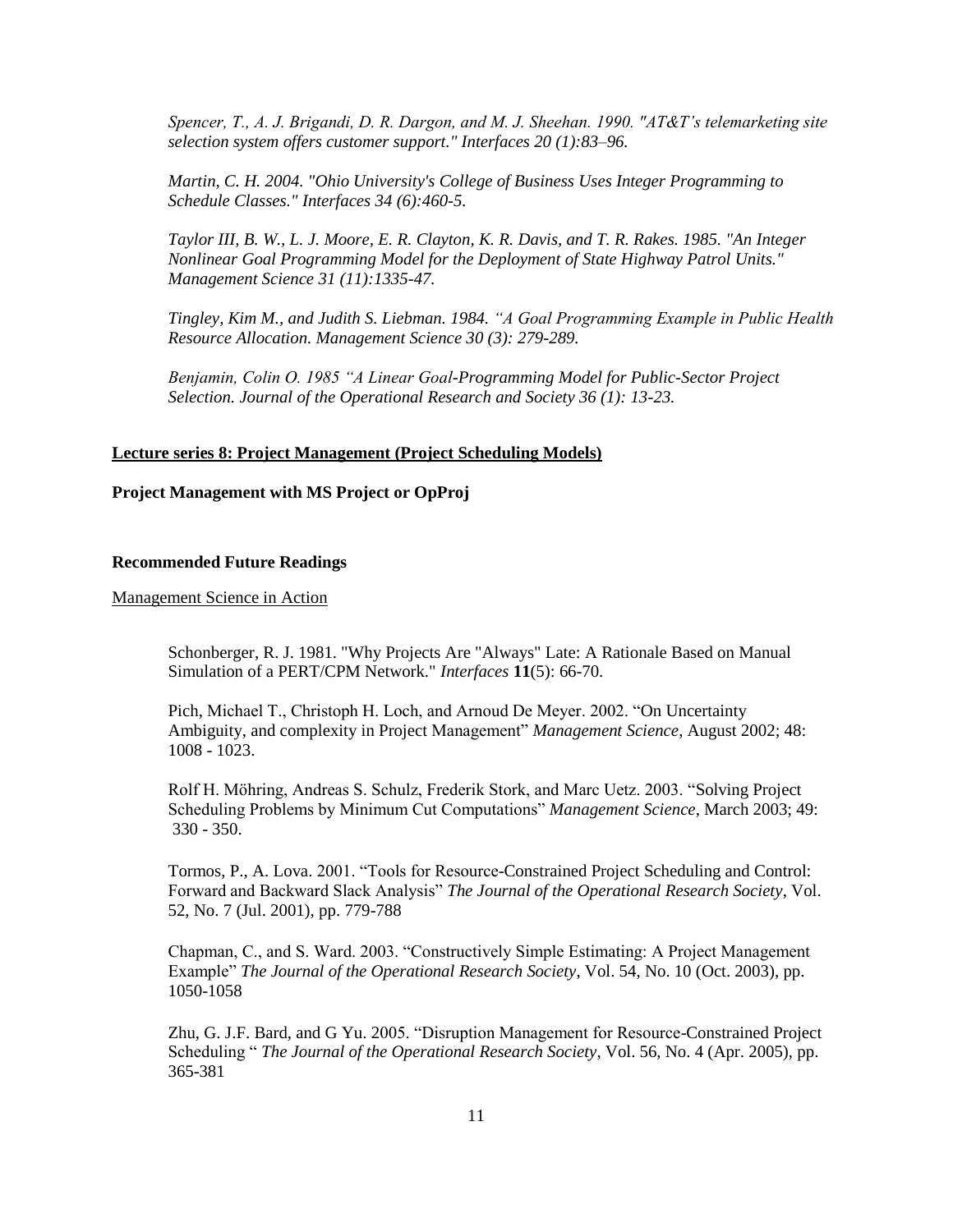[Sandøy,](http://www.jstor.org.ezproxy.lib.uh.edu/action/doBasicSearch?Query=au%3A%22M.+Sand%C3%B8y%22&wc=on) M., [T. Aven,](http://www.jstor.org.ezproxy.lib.uh.edu/action/doBasicSearch?Query=au%3A%22T.+Aven%22&wc=on) [D. Ford.](http://www.jstor.org.ezproxy.lib.uh.edu/action/doBasicSearch?Query=au%3A%22D.+Ford%22&wc=on) 2005. "On Integrating Risk Perspectives in Project Management" *Risk Management*, Vol. 7, No. 4 (2005), pp. 7-21

Rottman, Joseph W., L. Douglas Smith, David A. Long, and Chuck Crofts. 2007. "Implementing Judicial Management Systems Within an Integrated Justice Information Framework: A Case Study on Information Systems Development in the Public Sector" *The American Review of Public Administration, Dec 2007; vol. 37: pp. 436 - 457.*

Rocheleau, Bruce. 2000. "Prescriptions for Public-Sector Information Management: A Review, Analysis, and Critique" *The American Review of Public Administration, Dec 2000; vol. 30: pp. 414 - 435.*

#### **Lecture series 9: Decision Models**

#### **Readings**

Kahneman Part IV and V.

## **Powell and Baker (Chapter 13)**

Stokey, Edith, and Richard Zeckhauser. 1978. A Primer for Policy Analysis. New York: W.W. Norton. *Chapter 12 Decision Analysis*.

Gupta, Dipak. 2011. Analyzing Public Policy: Concepts, Tools, & Techniques, Second edition. Washington D.C.: CQ Press. *Chapter 13 The Elements of Strategic Thinking: Decision Tree and Game Theory*

## **Recommended Future Readings**

## Management Science in Action

Heian, B. C., and J. R. Gale. 1988. "Mortgage Selection Using a Decision-Tree Approach: An Extension." *Interfaces* **18**(4): 72-83.

Wenstop, F. E., and A. J. Carlsen. 1988. "Ranking Hydroelectric Power Projects with Multicriteria Decision Analysis." *Interfaces* **18**(4): 36-48.

Zahedi, F. 1986. "The Analytic Hierarchy Process: A Survey of the Method and Its Applications." *Interfaces* **16**(4): 96-108.

Barron, F. H. and M. Connor. 1985. "Payoff Matrices Pay off at Hallmark." *Interfaces* **15**(4): 20- 25.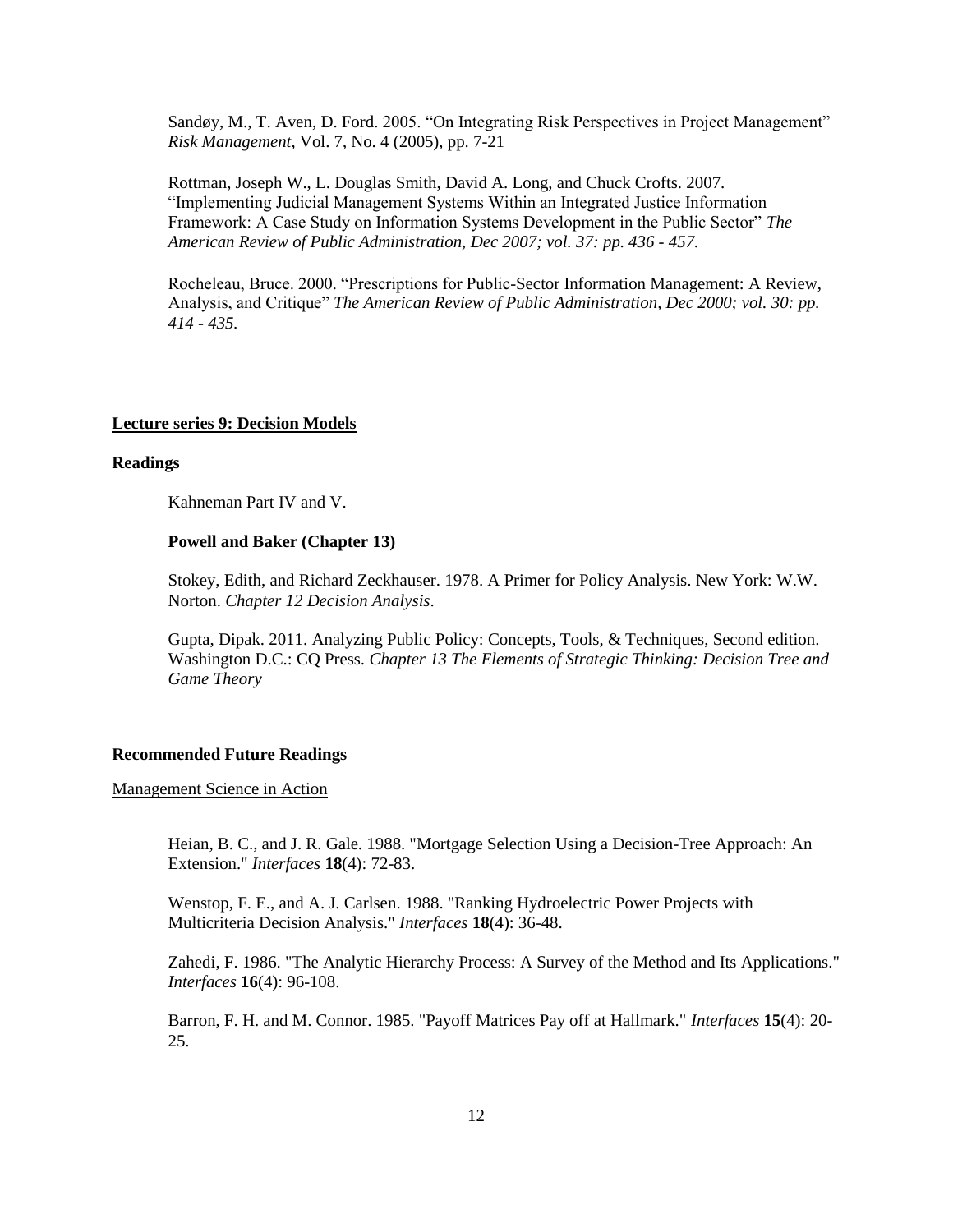Bodin, L. and S. I. Gass. 2003. "On teaching the analytic hierarchy process." *Computers & Operations Research* **30**(10): 1487-1497.

Corner, J. L., and C. W. Kirkwood. 1991. "Decision Analysis Applications in the Operations Research Literature, 1970-1989." *Operations Research* **39**(2): 206-219.

Howard, R. A. 1988. "Decision Analysis: Practice and Promise." *Management Science* **34**(6): 679-695.

Clemen, R. T., and R. C. Kwit. 2001. "The Value of Decision Analysis at Eastman Kodak Company, 1990-1999." *Interfaces* **31**(5): 74-92.

Urbanovich, E., E. E. Young, et al. (2003). "Early Detection of High-Risk Claims at the Workers' Compensation Board of British Columbia." *Interfaces* **33**(4): 15-26.

Stonebraker, J. S. 2002. "How Bayer Makes Decisions to Develop New Drugs." *Interfaces* **32**(6): 77-90.

Ahlbrecht, M. and M. Weber. 1997. "An Empirical Study on Intertemporal Decision Making under Risk." *Management Science* **43**(6): 813-826.

Anderson, Stephen H., and Natalia V. Smirnova. 2006. "A Study of Executive Budget-Balancing Decisions" *American Review of Public Administration* 36 (3): 323-336.

## **Critiques**

Brown, R. 1970. "Do Managers Find Decision Analysis Useful." *Harvard Business Review* **48**(3): 78-89.

Smith, James E., and Detlof von Winterfeldt. 2004. "Decision Analysis in 'Management Science'" *Management Science* 50 (5): 561-574.

Hammond, J. S., R. L. Kenney, and H. Raiffaa. 1998. "The Hidden Traps in Decision Making." *Harvard Business Review* **76**(5): 47-60.

Brown, R. V. 1992. "The state of the art of decision analysis: A personal perspective." *Interfaces* **22**(6): 5-14.

## **Lecture series 10: Simulation and Decision Analysis**

### **Readings**

**Powell and Baker (Chapter 14)**